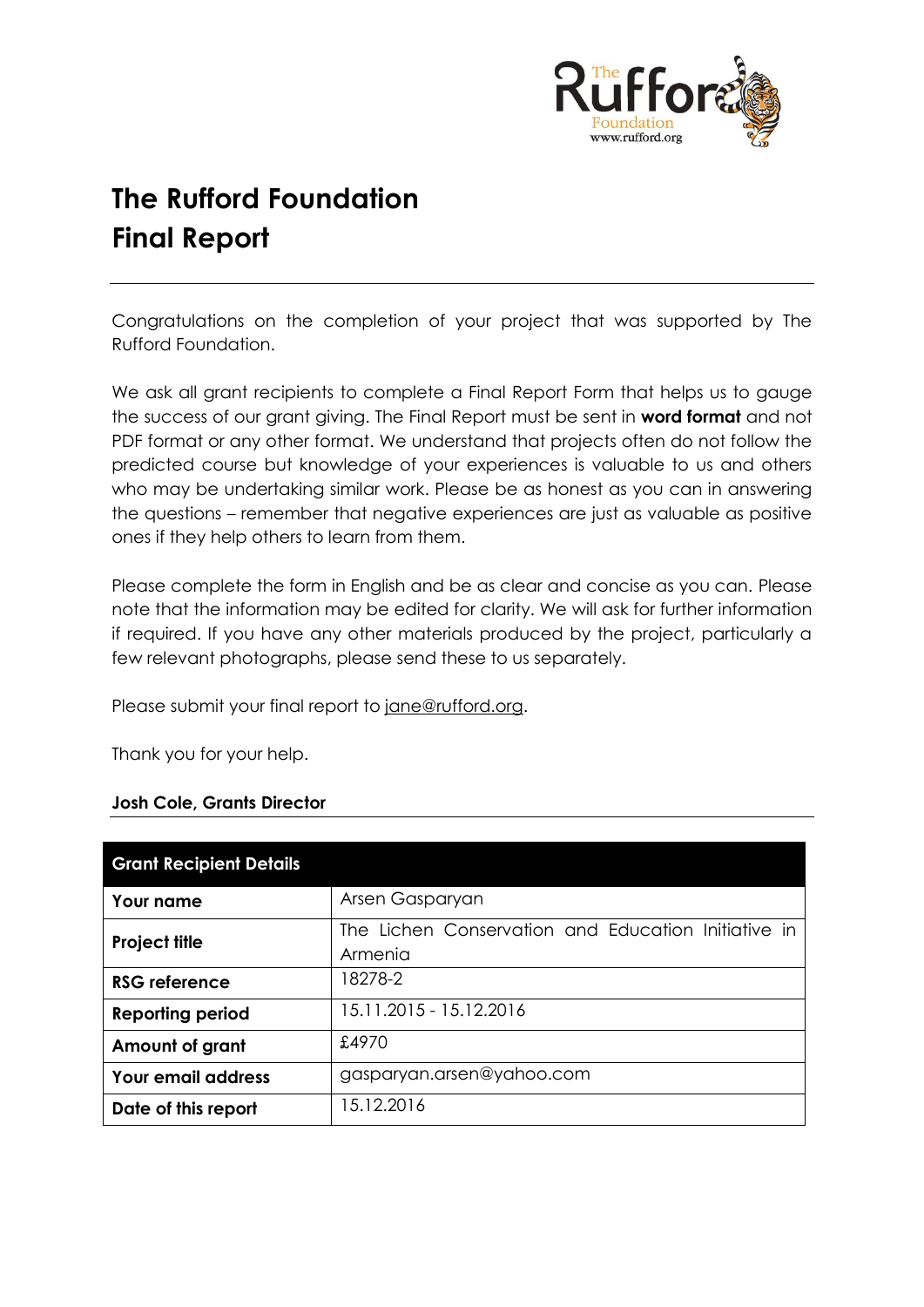

**1. Please indicate the level of achievement of the project's original objectives and include any relevant comments on factors affecting this.** 

| <b>Objective</b>                                                                                                                                                                       | achieved<br>$rac{2}{9}$ | achieved<br>Partially | <b>Fully</b><br>achieved | <b>Comments</b>                                                                                                                                    |  |
|----------------------------------------------------------------------------------------------------------------------------------------------------------------------------------------|-------------------------|-----------------------|--------------------------|----------------------------------------------------------------------------------------------------------------------------------------------------|--|
|                                                                                                                                                                                        |                         |                       |                          |                                                                                                                                                    |  |
| Preparation<br>and<br>publication<br>of<br>the<br>illustrated<br>guidebook<br>about<br>the<br>epiphytic<br>$\circ$ f<br>macro-lichens<br>the<br>in<br>forests<br>temperate<br>Armenia. |                         |                       |                          | Number of publications has been<br>increased from proposed 300 to<br>500.                                                                          |  |
| of<br>Posting<br>seven<br>informational<br>guide-<br>boards in the adjacent<br>area of ecotourism trails<br>of the "Dilijan" National<br>Park.                                         |                         |                       |                          | informational<br>All<br>guide<br>seven<br>boards have been posted at the<br>entrance of ecotourism trails in<br>Dilijan National Park.             |  |
| Creation of educational<br>section<br>the<br>in<br>secondary schools<br>of<br>city of the Dilijan.                                                                                     |                         |                       |                          | Two education sections have been<br>created<br>the<br>Dilijan<br>in<br>Central<br>School and 6th secondary schools.                                |  |
| Creation of the lichen<br>exhibition<br>in<br>area<br><b>Botanical</b><br>Yerevan<br>Garden.                                                                                           |                         |                       |                          | lichen indoor and outdoor<br><b>The</b><br>exhibition area has been created<br>in the Yerevan Botanical Garden.                                    |  |
| Implementation<br>conservation education<br>campaign.                                                                                                                                  |                         |                       |                          | Approximately 80 students<br>and<br>schoolchildren participated in the<br>educational seminars and outdoor<br>visits in the Dilijan National Park. |  |

# **2. Please explain any unforeseen difficulties that arose during the project and how these were tackled (if relevant).**

There weren't any project difficulties, the only shortcoming was a short delay on some of the activities.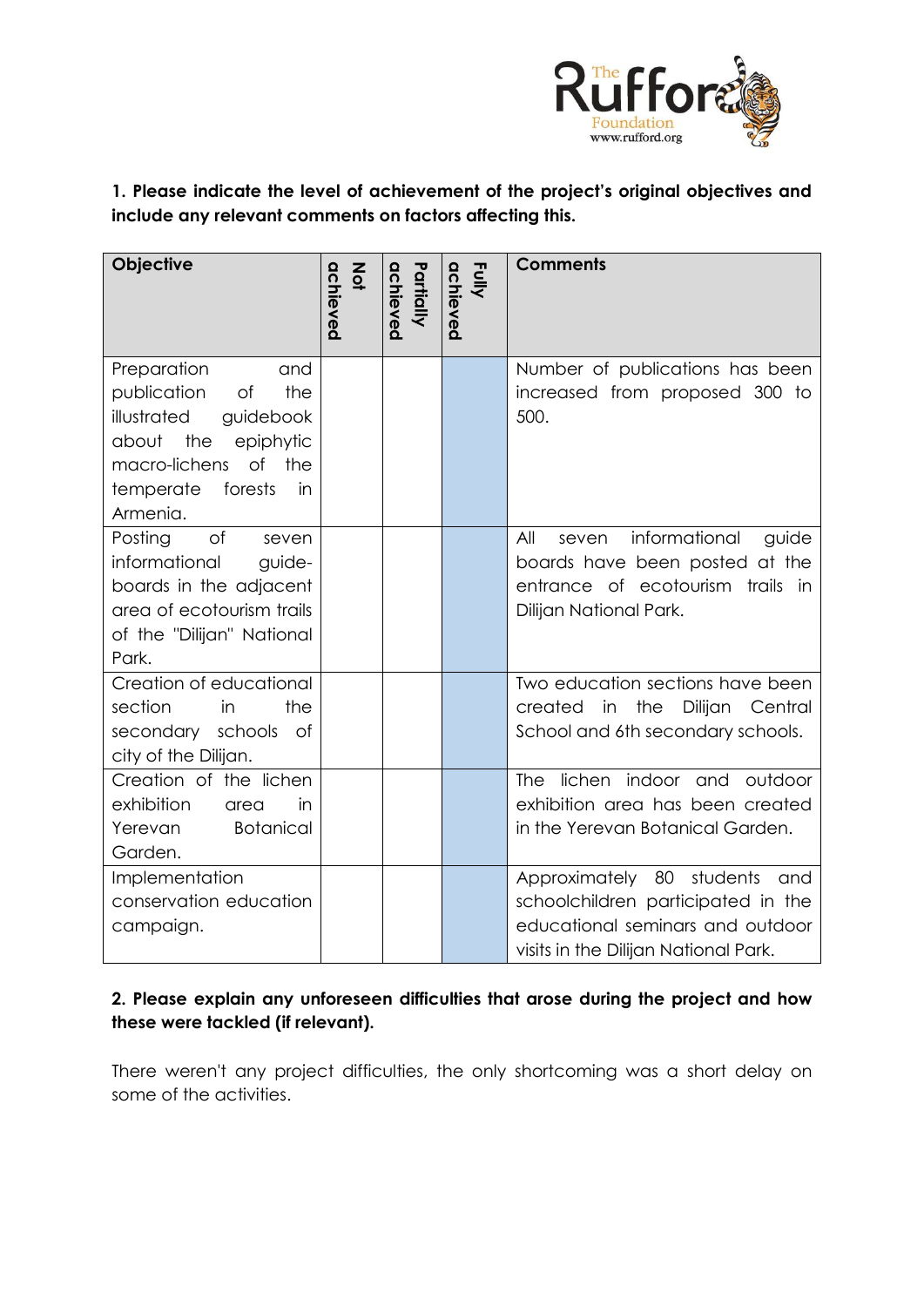

### **3. Briefly describe the three most important outcomes of your project.**

1. Publication of the first lichen field guidebook in Armenia

The guidebook was designed for educational, research and ecotourism purposes. It includes an illustrated and annotated dichotomous key, notes on species, information about spot tests and a terminological glossary. The identification key includes 51 species of common epiphytic macro-lichens distributed in the temperate forests of northern Armenia and in the dry montane woodlands in the south of the country. As a result of cooperation with Prof Pier Luigi Nimis (Trieste University), the illustrated bilingual guidebook not only was published, but also online version of the guide (link: goo.gl/Rz6yO8) and mobile version (iOS and Android) via the App KeyToNature have been created.

2. Lichen exhibition area in Yerevan Botanical Garden The indoor exhibition area with the title "Tree of Life", which included not only lichens but also other organisms, has been created in the museum in Yerevan Botanical Garden. The exhibition includes short information stands with attached specimens. The exhibition provides an opportunity for visitor to get information about biodiversity of Armenia and evolution history. In addition, outdoor lichen exhibition area in the greenhouse also has been established.

3. Lichen education and awareness in the Dilijan National Park

Seven informational guide boards have been posted in the Dilijan National Park. Thousands of visitors and users of ecotourism trails will be able to get information about some of lichen species, download via QR code lichen guidebook and get basic information about biodiversity. The printed lichen guidebook is also available in the visitor centre of the national park. The education campaign in the communities in the surroundings of the Dilijan National Park was implemented. About 80 schoolchildren and students participated in the seminars and outdoor visits. The competitions and other activities were organised and copies of lichen guidebook have been provided to the local schools. In two local schools, Dilijan central school and 6th secondary school lichen sections, consists of tablets with interactive lichen tutorial for schoolchildren, specimens of lichens and fungi from the national park and basic information.

# **4. Briefly describe the involvement of local communities and how they have benefitted from the project (if relevant).**

The project was mostly focused on environmental education and raising awareness. The schoolchildren and students from the communities of Dilijan have been involved in the educational activities.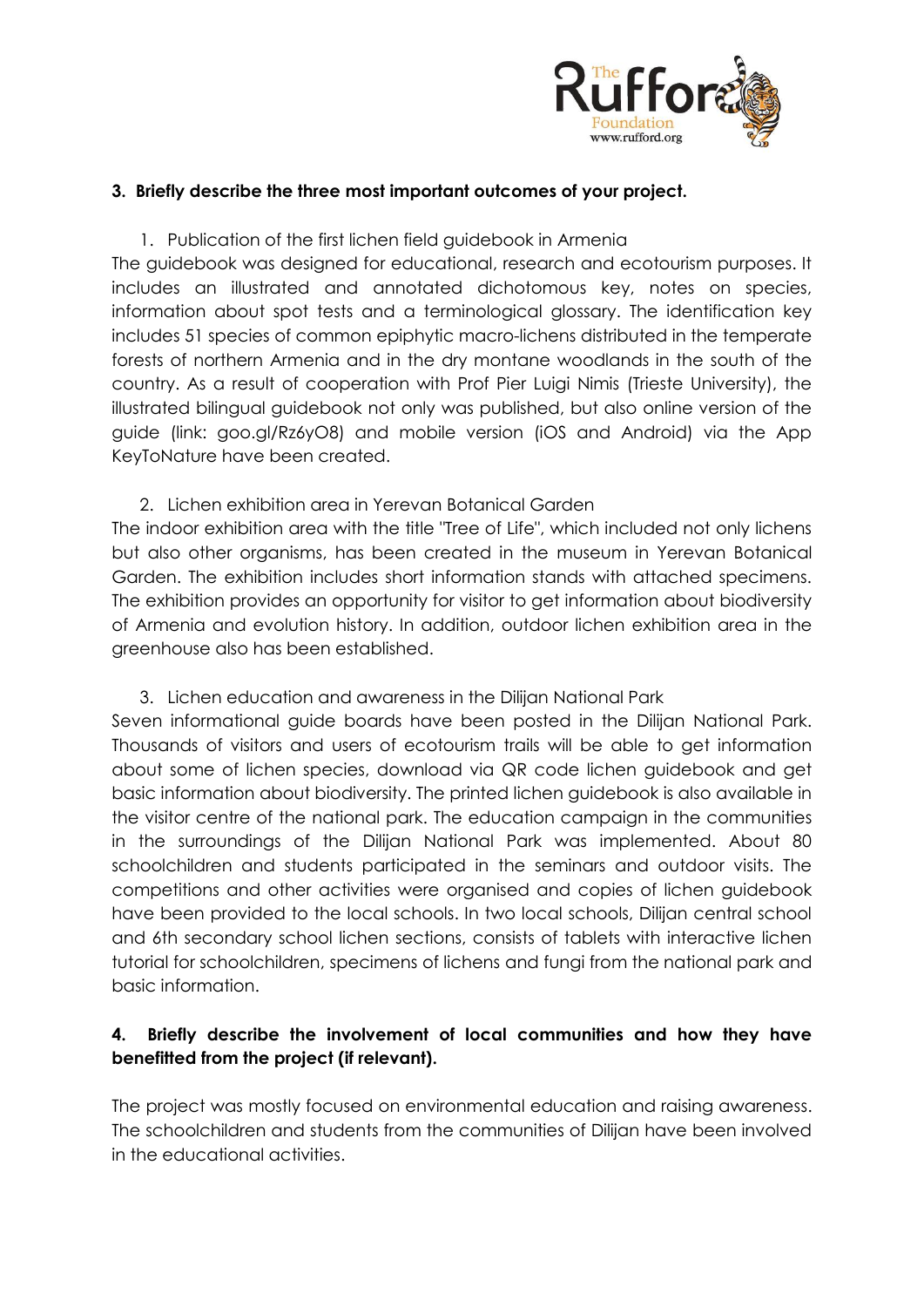

#### **5. Are there any plans to continue this work?**

Yes. I would like to continue and I think to apply for RSG to support further efforts on lichen diversity conservation in Armenia.

#### **6. How do you plan to share the results of your work with others?**

The printed guidebooks prepared within the project have been distributed among various stakeholders (scientific institutions, libraries, universities, schools, environmental NGOs etc.). The results of all implemented project activities have been posted on our websites www.lichenology.am and www.yba.am, as well as posted on our official Facebook pages.

# **7. Timescale: Over what period was The Rufford Foundation grant used? How does this compare to the anticipated or actual length of the project?**

The project was implemented within 13 months. About 1 month more was required to finish the project.

# **8. Budget: Please provide a breakdown of budgeted versus actual expenditure and the reasons for any differences. All figures should be in £ sterling, indicating the local exchange rate used.**

| <b>Item</b>                         | <b>Budgeted</b> | <b>Actual</b> | <b>Difference</b> | <b>Comments</b> |
|-------------------------------------|-----------------|---------------|-------------------|-----------------|
|                                     | Amount          | Amount        |                   |                 |
| Publication of 500 illustrated      | 1500            | 1600          | $-100$            |                 |
| guidebooks                          |                 |               |                   |                 |
| 5 Trips to "Dilijan" National Park  | 650             | 730           | $-80$             |                 |
| Preparation and posting of 7        | 1100            | 1100          | $\overline{0}$    |                 |
| informational guide boards          |                 |               |                   |                 |
| Preparation of 2 educational        | 800             | 650           | 150               |                 |
| sections in the local schools       |                 |               |                   |                 |
| Establishment of lichens exhibition | 550             | 520           | 30                |                 |
| area in Yerevan Botanical Garden    |                 |               |                   |                 |
| Stationary and prizes for           | 370             | 370           | $\overline{0}$    |                 |
| educational campaign                |                 |               |                   |                 |
| <b>TOTAL</b>                        | 4970            | 1950          | 0                 |                 |